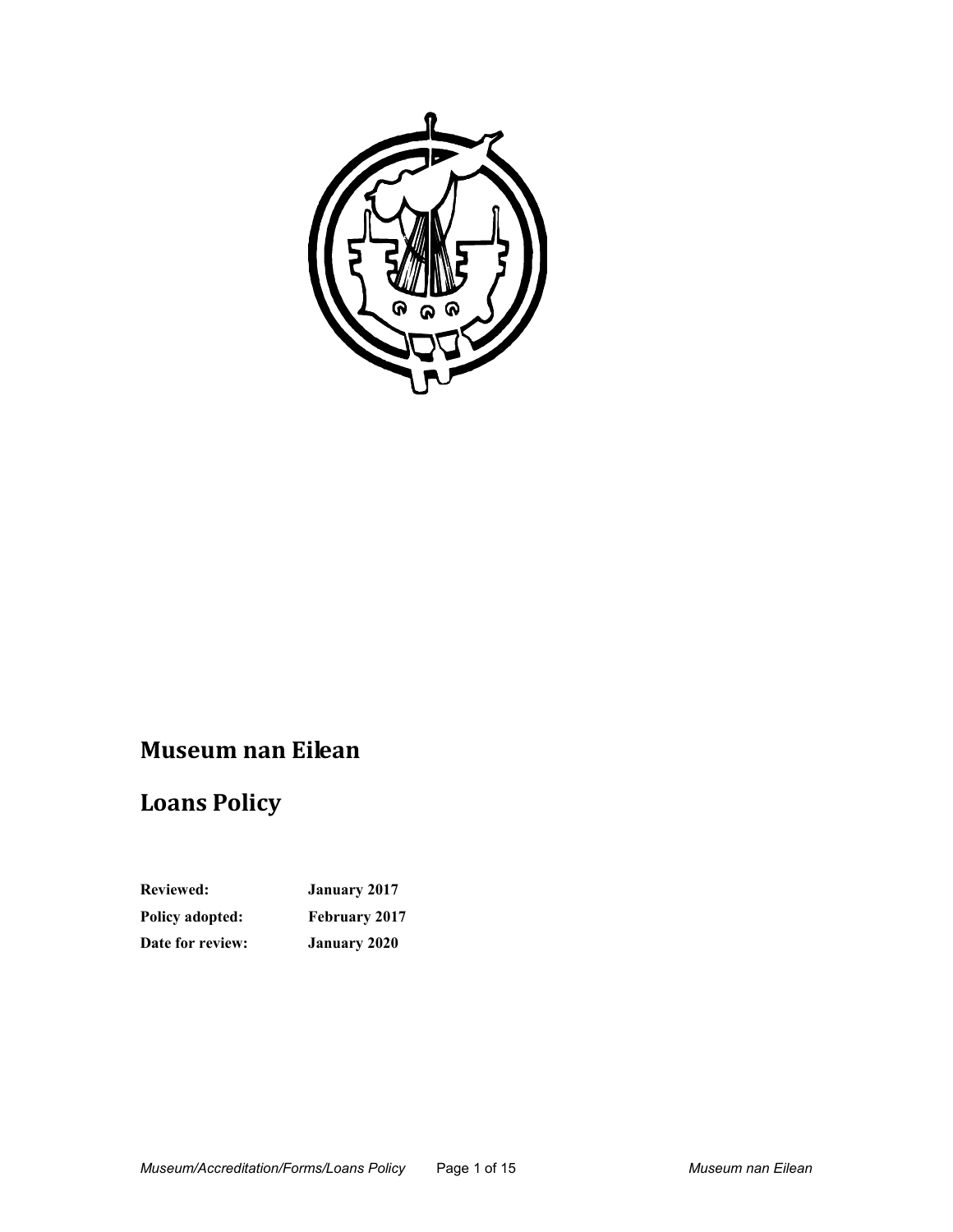# **LOANS POLICY**

#### **1.0 Introduction**

- 1.1 This policy covers all loans of objects to and from Museum nan Eilean (MnE), for any length of time.
- 1.2 The policy applies to the full range of loans, from single objects to travelling exhibitions containing multiple items. It does not apply to enquiries, handling collections or schools loans material.

#### **2.0 Principles**

- 2.1 MnE makes loans for the following reasons:
	- to further knowledge, understanding and scholarship relating to the collections in its care
	- to increase regional, national and international co-operation by the exchange of objects and exhibitions
	- to make collections more widely accessible to the public for whom they are held in trust
- 2.2 The procedure by which loans, both incoming and outgoing, are handled, is intended to ensure that MnE acts in a professional and responsible manner: agreeing to loan only appropriate objects to appropriate borrowers; minimising all risks and protecting objects whilst they are out of MnE's direct control; managing all loan agreements in a consistent and efficient manner; and providing full documentation to support loan activities.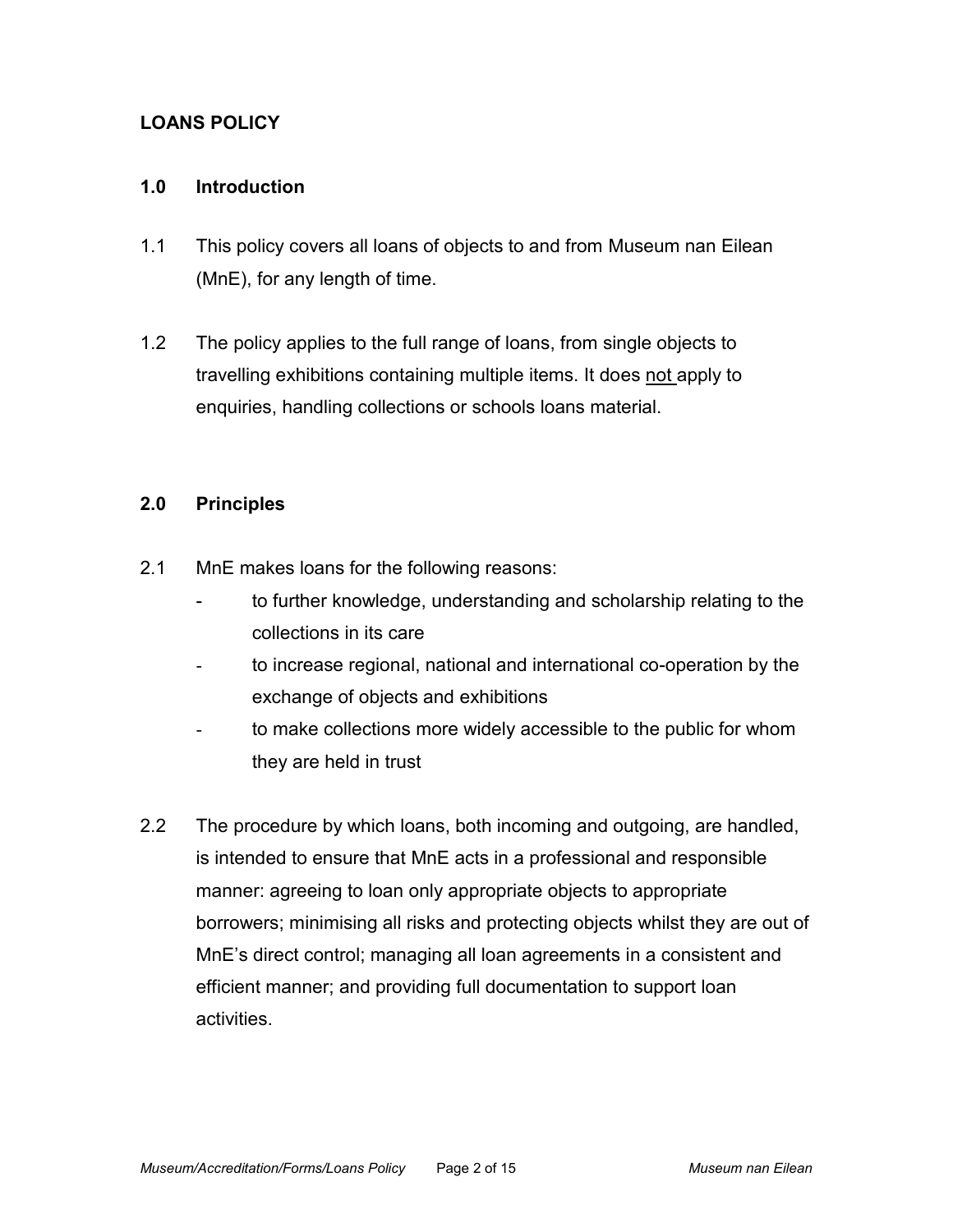- 2.3 All requests to borrow material from MnE will be considered individually and on their own merit. Strict conditions may apply to the loan of certain items, for example birds' eggs, human skeletal material and weapons. The decision to accept or refuse a request will be based on the guidelines laid out in sections three and four.
- 2.4 The borrowing institution shall ensure that all relevant loan conditions are brought to the attention of the curators and designers responsible for the exhibition / loan.

## **3.0 Outgoing Loans**

## **3.1 What will be loaned out**

- 3.1.1 MnE will only loan out objects that are accessioned and / or to which it has full title. Only objects in a stable condition will be loaned out. The condition of the object(s) will be checked before leaving MnE premises and again on returning to MnE premises. If an object requires conservation treatment to go out on loan, the costs will normally be met by the borrower.
- 3.1.2 MnE may withdraw the object(s) from loan at any time, and will do so if, for example, arrangements for customs examination, security or exhibition prove to be unsatisfactory. The costs incurred in the return of the object(s) (including the travel and subsistence expenses of the council's representative) shall be paid by the borrowing institution as if the loan had terminated normally.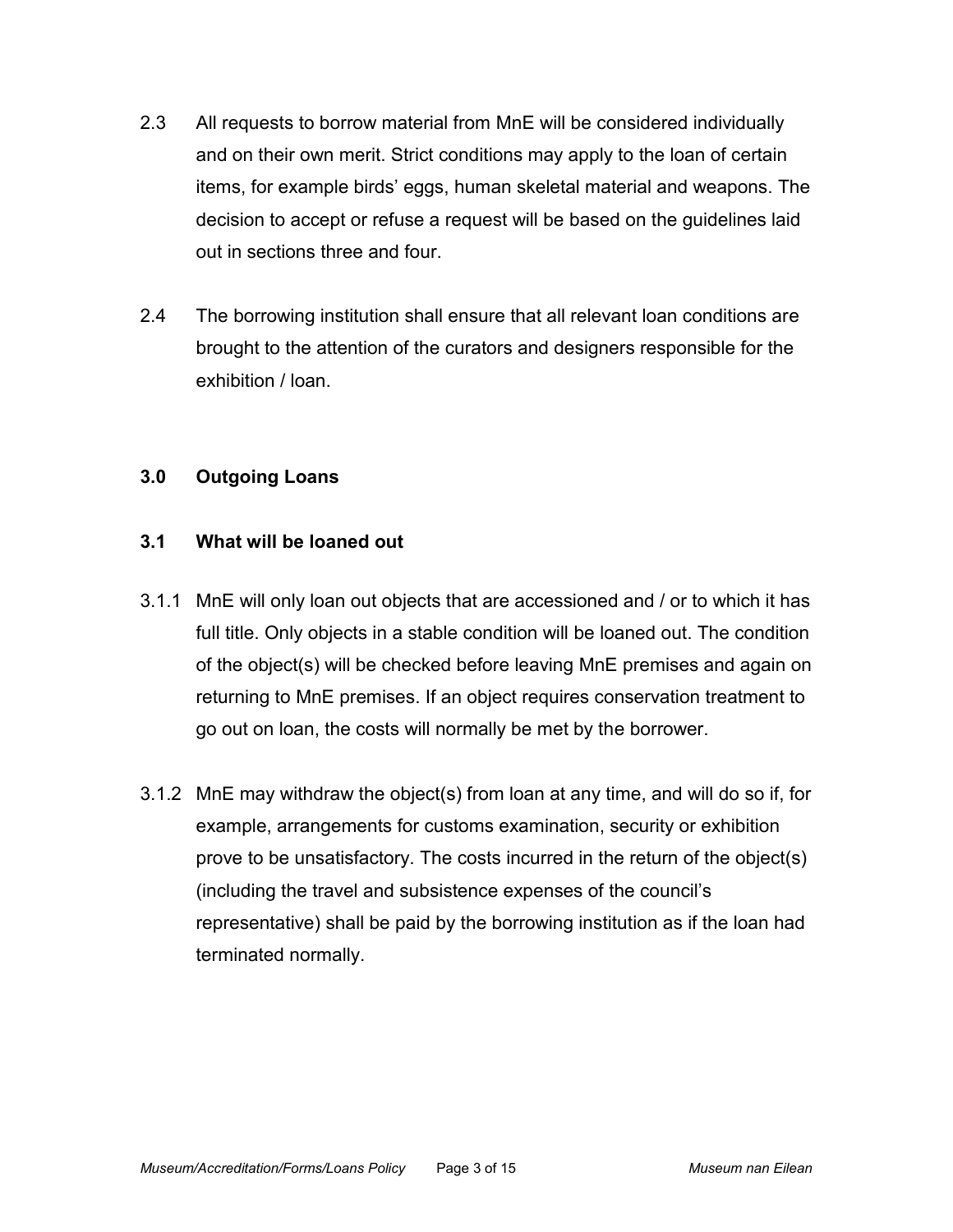#### **3.2 Who MnE will loan out to**

- 3.2.1 MnE will consider loan requests from museums and other organisations for the purposes of display, research, photography and education. A minimum of two months notice will normally be required and all requests for loans should be submitted in writing.
- 3.2.2 All arrangements will be confirmed in writing and the agreements signed by both lender and borrower before the loan commences. MnE will maintain a record of all loans, including details of the borrower, the venue, the loan period and the purpose of the loan.
- 3.2.3 All loans from MnE must be covered by either an adequate commercial insurance or an indemnity. Insurance valuations shall be agreed in writing by the borrower and lender before the loan commences.
- 3.2.4 Loans will be for a finite period, to be agreed in advance by the borrower and lender. Permanent loans will not be made.
- 3.2.5 During a single extended tour, each venue must be assessed and accepted in advance of the tour either by MnE's staff or an approved representative.
- 3.2.6 Loans will not be approved if there is a risk to the objects from insufficient security, poor environmental conditions, war, terrorism or political unrest.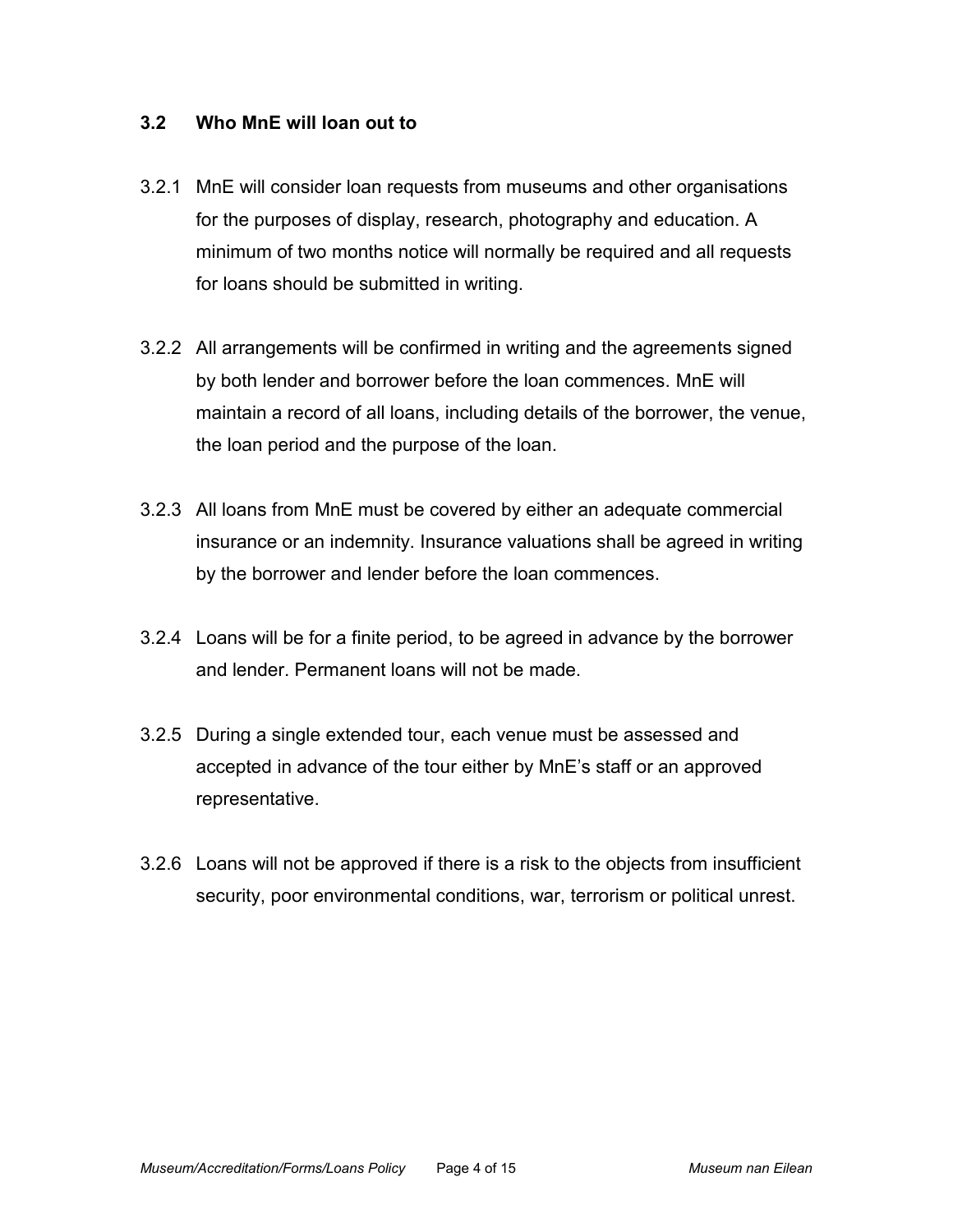#### **3.3 During the period of the loan**

- 3.3.1 All objects forming a loan shall be included in the exhibition specified. If, for any reason, an object is not to be included once it has been couriered to the borrowing institution, then it shall be returned immediately to MnE with the approved courier at the expense of the borrowing institution. MnE's representatives shall be allowed access to the borrowing institution's premises at any reasonable time to inspect objects.
- 3.3.2 Packing and transportation costs shall be met by the borrowing institution and the carrier and their work methods shall be approved in advance, in writing, by MnE. It is the responsibility of the borrower to ensure that all relevant licences and permits are obtained before material is sent overseas and must provide evidence of this to MnE for approval in advance of the loan. The most direct routes and means of conveyance of the object(s) shall be used.
- 3.3.3 The condition of all loan objects will be documented, written and photographic, prior to transport. Objects must be condition checked on arrival/installation at the borrowing institution by MnE staff, or nominated representative, and a member of staff from the borrowing institution. Objects will be condition checked at deinstallation/packing prior to return and again on return to MnE.
- 3.3.4 Objects shall be unpacked and installed only on exhibition premises. All unpacking, installation, handling and re-packing shall be carried out only by staff from MnE or by an approved representative, whose travel and subsistence expenses shall be met by the borrowing institution. After installation, the object(s) may not be handled or removed from the display cases for any purpose, except by authorised MnE staff from or their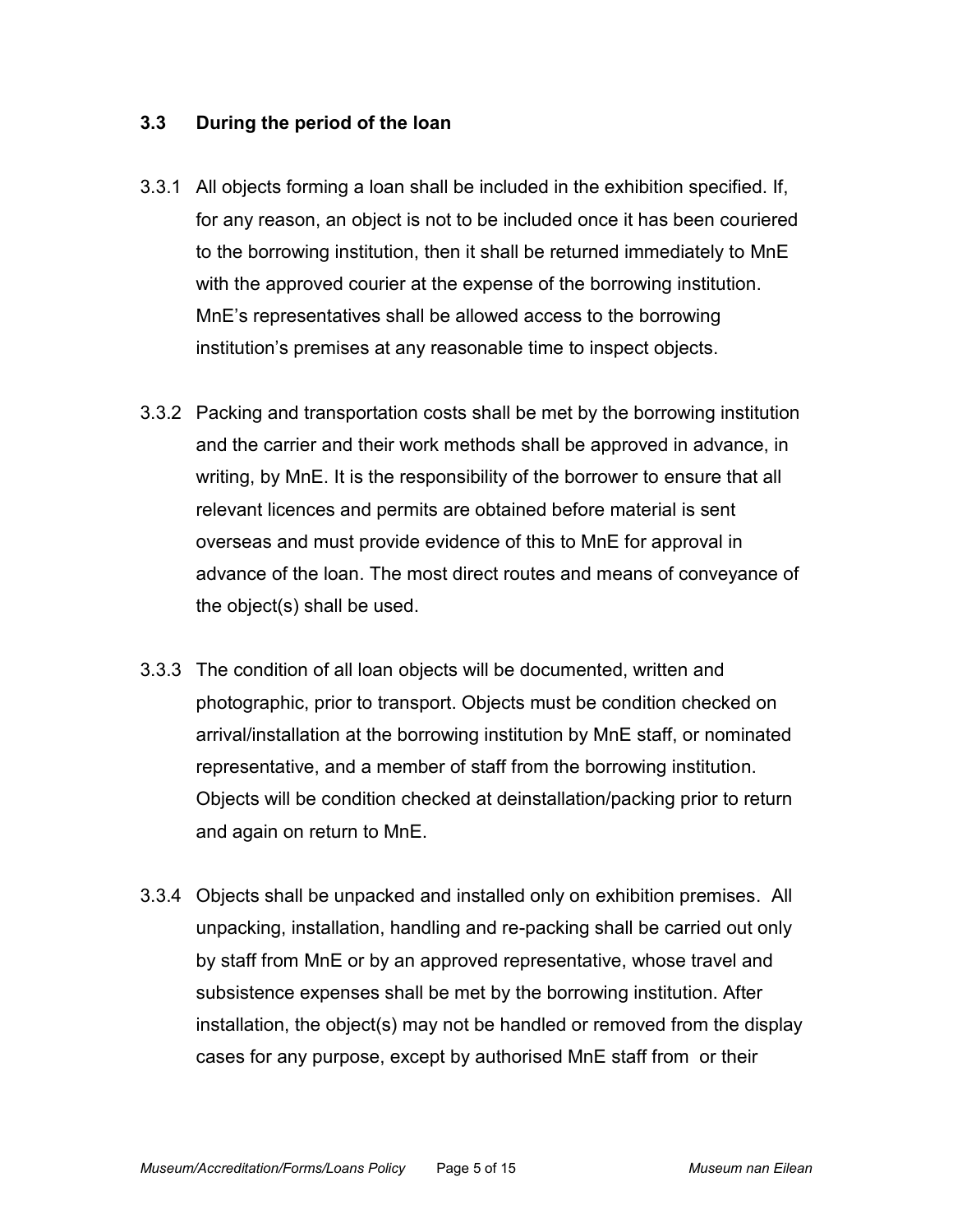approved representative, unless such handling or removal is essential for the safety of the object(s) in an emergency.

- 3.3.5 During the period of the loan, the responsibility for safekeeping of object(s) shall lie with the borrowing institution which shall not lend or otherwise dispose of it / them to other parties. The premises in which the loan object(s) shall be housed shall in all respects be safe, secure and in accordance with the recommendations and requirements of MnE. As a minimum the museum will request 24-hour security cover for the object(s) during the loan period. Any additional special protective measures that MnE may require shall be provided against the risk of loss or damage from any cause. The borrowing institution should have a comprehensive emergency plan in place and have undertaken a risk assessment prior to the commencement of the loan.
- 3.3.6 All objects shall be exhibited in secure, locked or sealed cases, unless otherwise agreed in writing. The case design and specifications shall be approved by MnE before the loan commences and should include notifications of all materials to be used in and within the case. Any mounts or methods of support for special objects provided by the borrowing institution shall be approved beforehand by MnE.
- 3.3.7 Objects on loan for research purposes must be handled and stored safely, with due regard to security and environmental conditions and in accordance with any guidelines specified by MnE.
- 3.3.8 Public access to the loan object(s) will only be permitted while the material is displayed in accordance with agreed guidelines. Access outside normal working hours or by third parties will only be permitted by prior arrangement with MnE.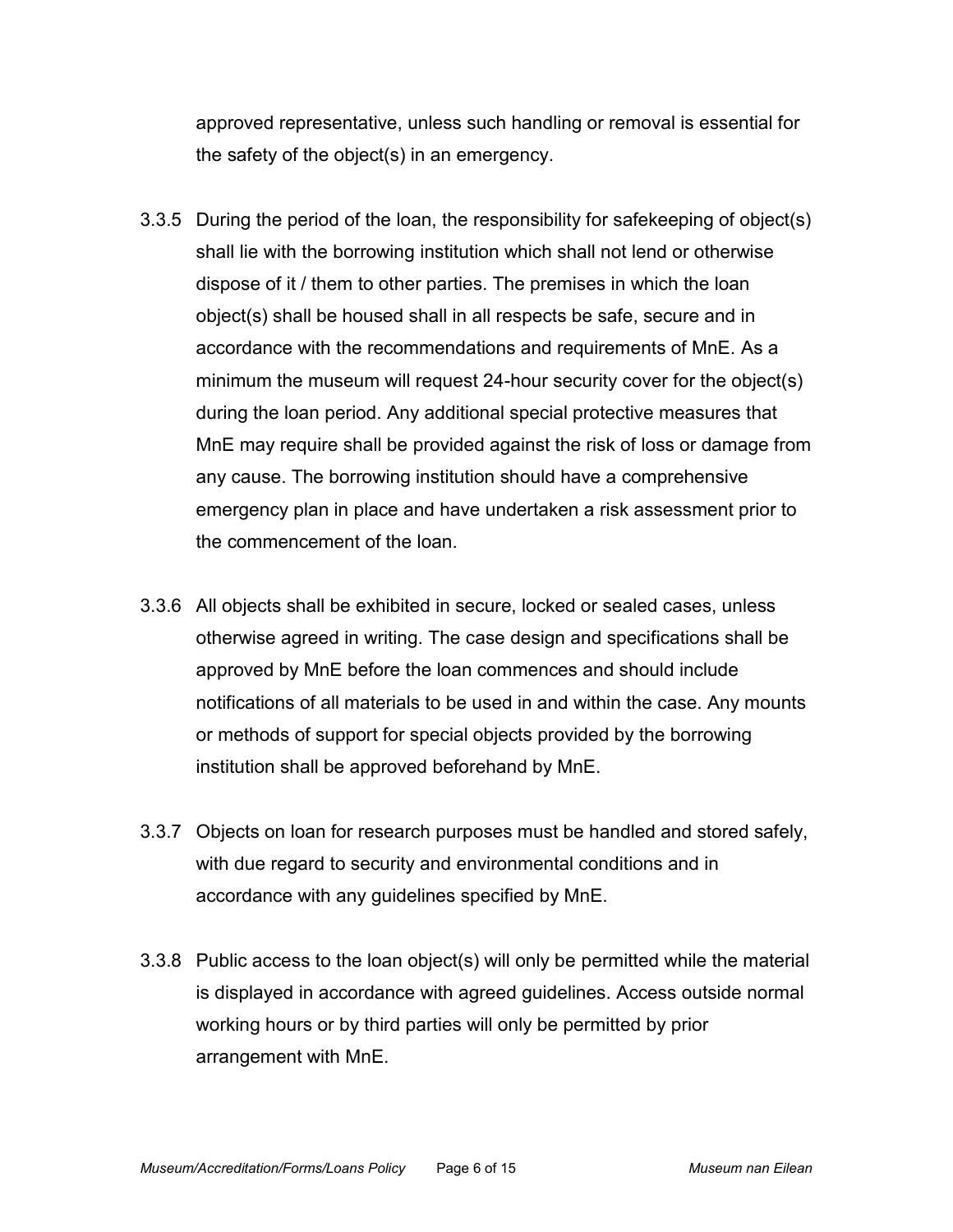- 3.3.9 Temperature, relative humidity and light levels shall conform to requirements specified by MnE. MnE reserves the right to request environmental data and to accept or reject a loan request on the basis of this information.
- 3.3.10 No smoking, eating or drinking is permitted in any area where the object(s) is / are housed or displayed.
- 3.3.11 The borrowing institution shall ensure that the approved environmental conditions are maintained throughout the loan period. If these conditions cannot be maintained for any reason, the borrowing institution shall consult MnE immediately.
- 3.3.12 No conservation work may be undertaken without the prior written permission of MnE. Any agreed work undertaken by the borrowing institution or by an approved third party on their behalf shall be fully documented. The borrowing institution shall bear the cost of this work.
- 3.3.13 MnE reserves the right to visit the borrowing institution to inspect damage or approved repairs to any of its objects. The costs for such visits shall be borne by the borrowing institution.
- 3.3.14 No additions or removals will be permitted to an object on loan to another institution. No sampling may be undertaken without the prior written permission of MnE.
- 3.3.15 No attached labels or numbers may be removed from an object.
- 3.3.16 The borrowing institution will inform MnE at the earliest possible opportunity of any building works or alterations that will be undertaken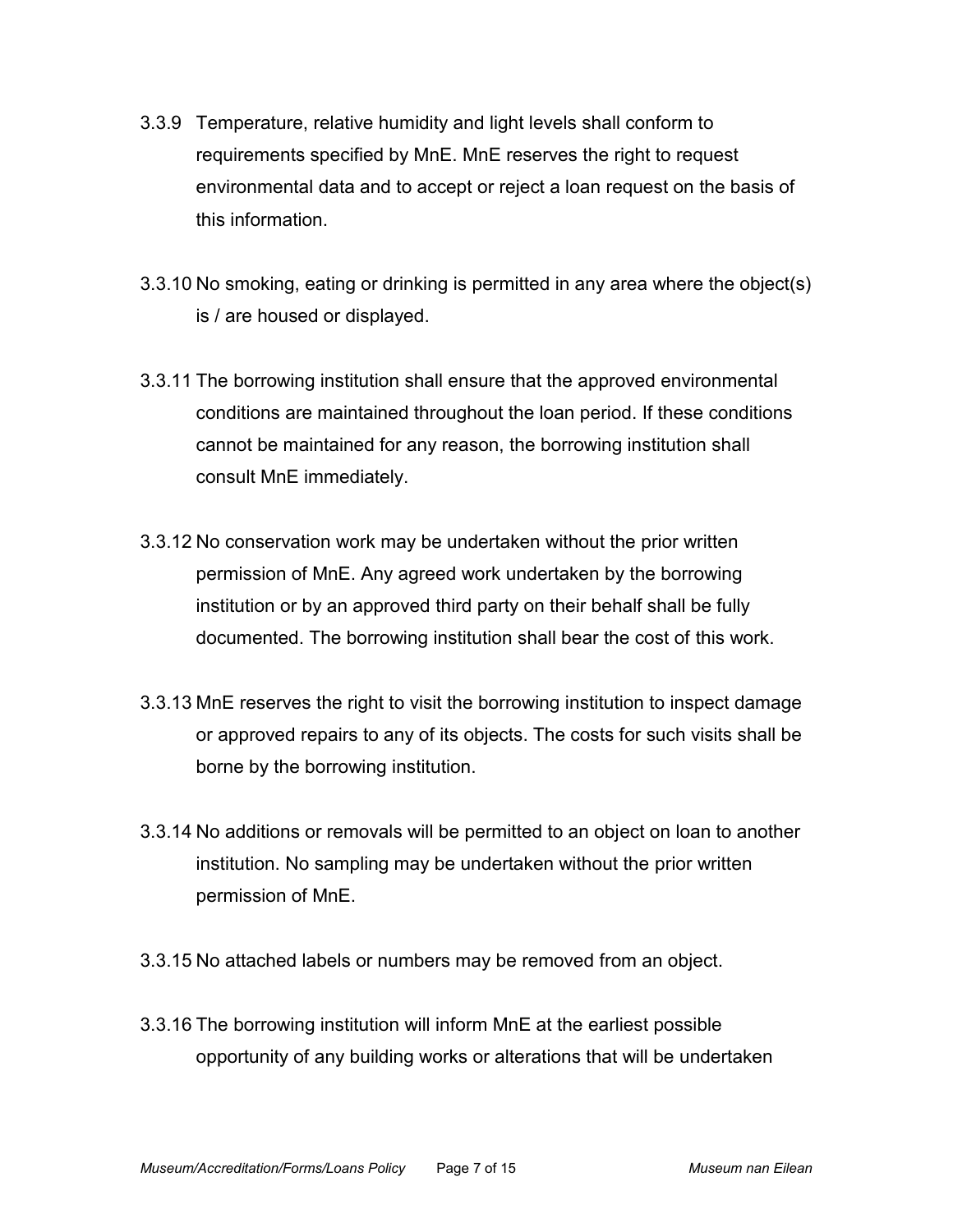during the period of the loan that may affect the area where the object(s) is / are housed or displayed.

# **3.4 Photography, Reproduction, Copyright and Publicity**

- 3.4.1 For the purpose of record and security, adequate photographs are required of all objects leaving MnE premises on loan. If new photographs are necessary to meet this requirement, these will be made at the expense of the borrowing institution.
- 3.4.2 Conditions of photography of objects will be decided in advance of a loan and specified in the Loan Agreement. Reproduction of images will be subject to the Image Licensing Agreement and its scale of charges. The production of replicas of objects is not permitted without prior agreement.
- 3.4.3 Acknowledgements / credits should be made in all relevant display and promotional materials. Two copies of any exhibition catalogue featuring the object(s) should be supplied to MnE.

# **4.0 Incoming Loans**

## **4.1 What MnE will borrow**

- 4.1.1 MnE will only borrow material if we are certain the lender has full title to the object(s) and the authority to loan the object(s) to us.
- 4.1.2 Objects will only be borrowed if MnE has the relevant resources to properly care for and / or display them.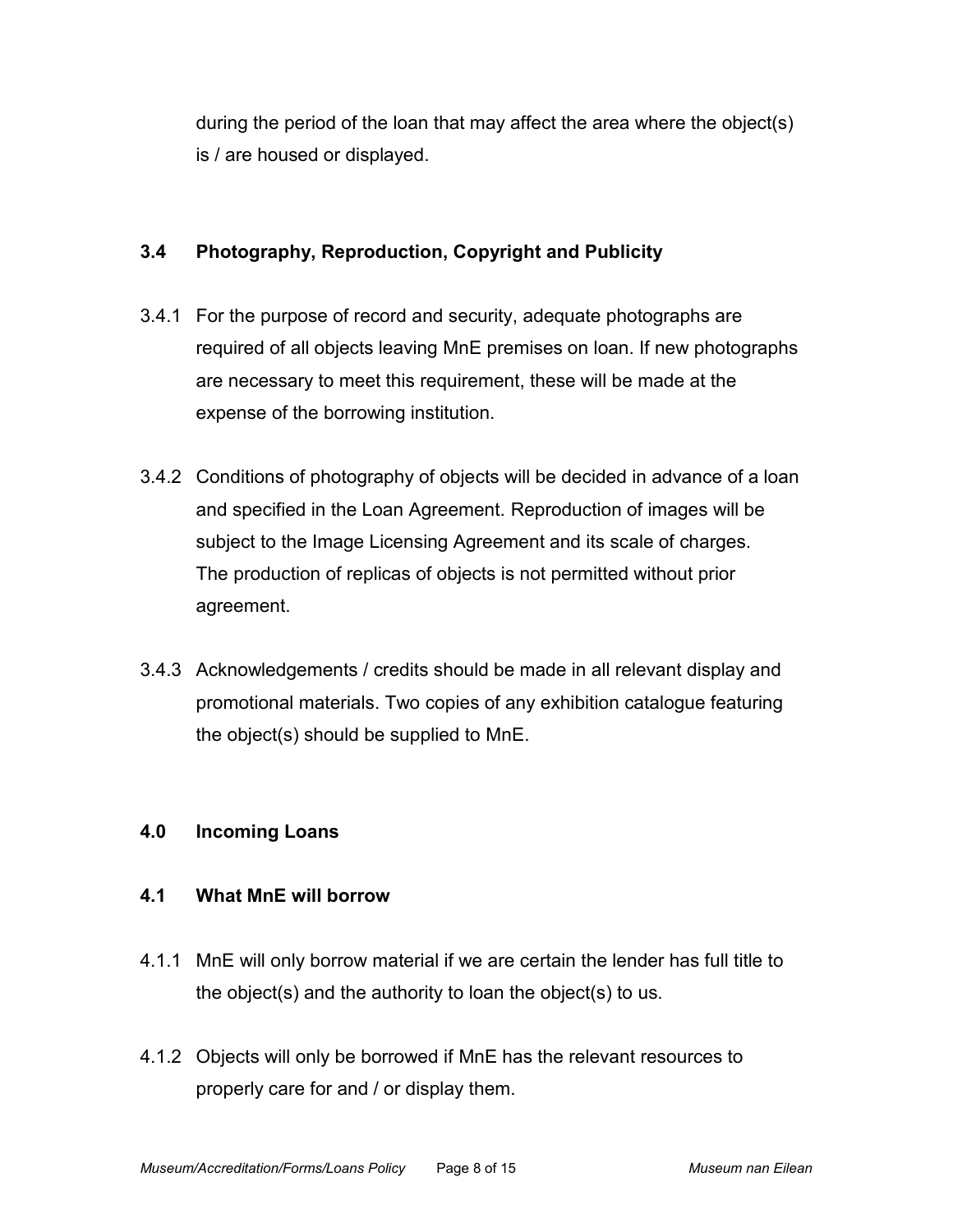4.1.3 Only objects that are in a stable condition will be borrowed. The condition of the object(s) will be checked and recorded on arrival at, and departure from, MnE premises.

#### **4.2 Who MnE will borrow from**

- 4.2.1 MnE will borrow objects from other museums, institutions, companies and individuals for research, display, photography and education.
- 4.2.2 All arrangements will be confirmed in writing and agreements signed by both borrower and lender before the loan commences. MnE will maintain a record of all loans in, including details of the lender, the agreed loan period and the purpose of the loan.
- 4.2.3 MnE will undertake to cover all loans in by either an adequate commercial insurance or an indemnity. The museum will agree an insurance valuation in advance with the lender. MnE's galleries and stores are covered by 24 hour security and environmental monitoring.
- 4.2.4 All loans in will be for a finite period, to be agreed in advance between the borrower and lender. No permanent loans will be arranged or accepted. The maximum period an object will be borrowed for before the loan is renewed is one year.
- 4.2.5 Responsibility lies with the lender to inform MnE of any change in their circumstances during the period of the loan e.g. change of address or contact details. If, at the end of the loan period, the original lender cannot be contacted or has died, advice will be sought from the MnE's solicitor as to how to proceed. MnE may be interested in accessioning the material or disposing of it, in accordance with the acquisition and disposal policies.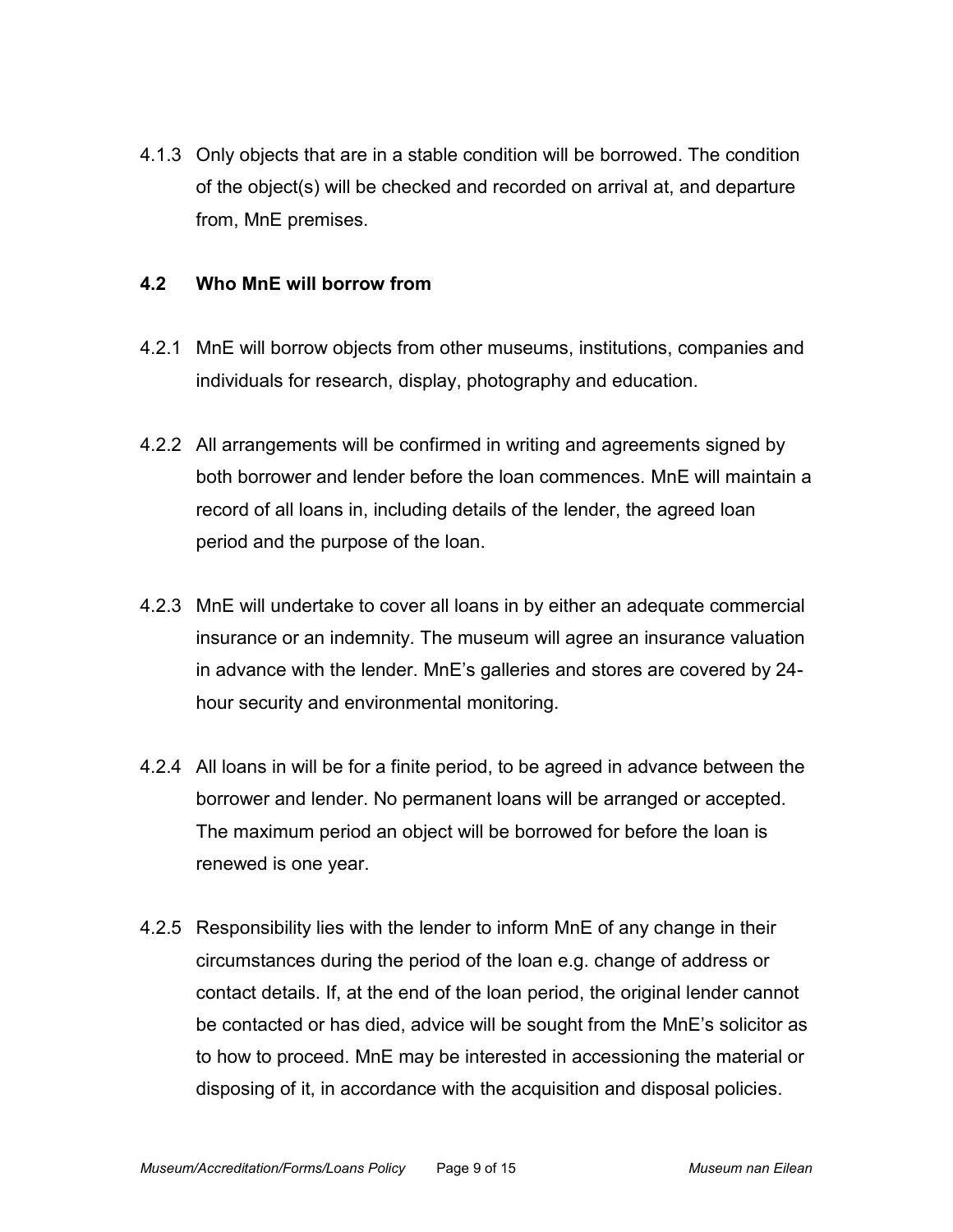#### **4.3 During the period of the loan**

- 4.3.1 All items specified in the loan will be included in the exhibition specified. Any proposed changes in the dates of an exhibition will be discussed immediately with the lender.
- 4.3.2 MnE shall seek advance approval on all packing and transportation arrangements with the lender.
- 4.3.3 All unpacking, installation, handling and re-packing shall be carried out on MnE premises, unless otherwise arranged with the lender.
- 4.3.4 During the period of the loan and while the object(s) is / are on MnE premises, responsibility for the safekeeping of the object(s) will lie with MnE who will not lend or otherwise dispose of it / them to other parties. Objects on loan to MnE will be afforded the same standards of care, security and display as are afforded to the council's own permanent collections. MnE's emergency plans set out arrangements for the care of all borrowed objects in the event of an emergency.
- 4.3.5 All objects shall be exhibited in secure, locked or sealed cases unless otherwise agreed with the lender. The case designs and specifications shall be approved beforehand by the lender. Public access to the borrowed object(s) will only be permitted while the material is displayed in accordance with agreed guidelines. Access outside normal working hours, or by third parties, will only be permitted by prior written agreements with the lender.
- 4.3.6 MnE employs a permanent, full time conservation officer who ensures all objects are checked on entry and exit, and monitors conditions for storage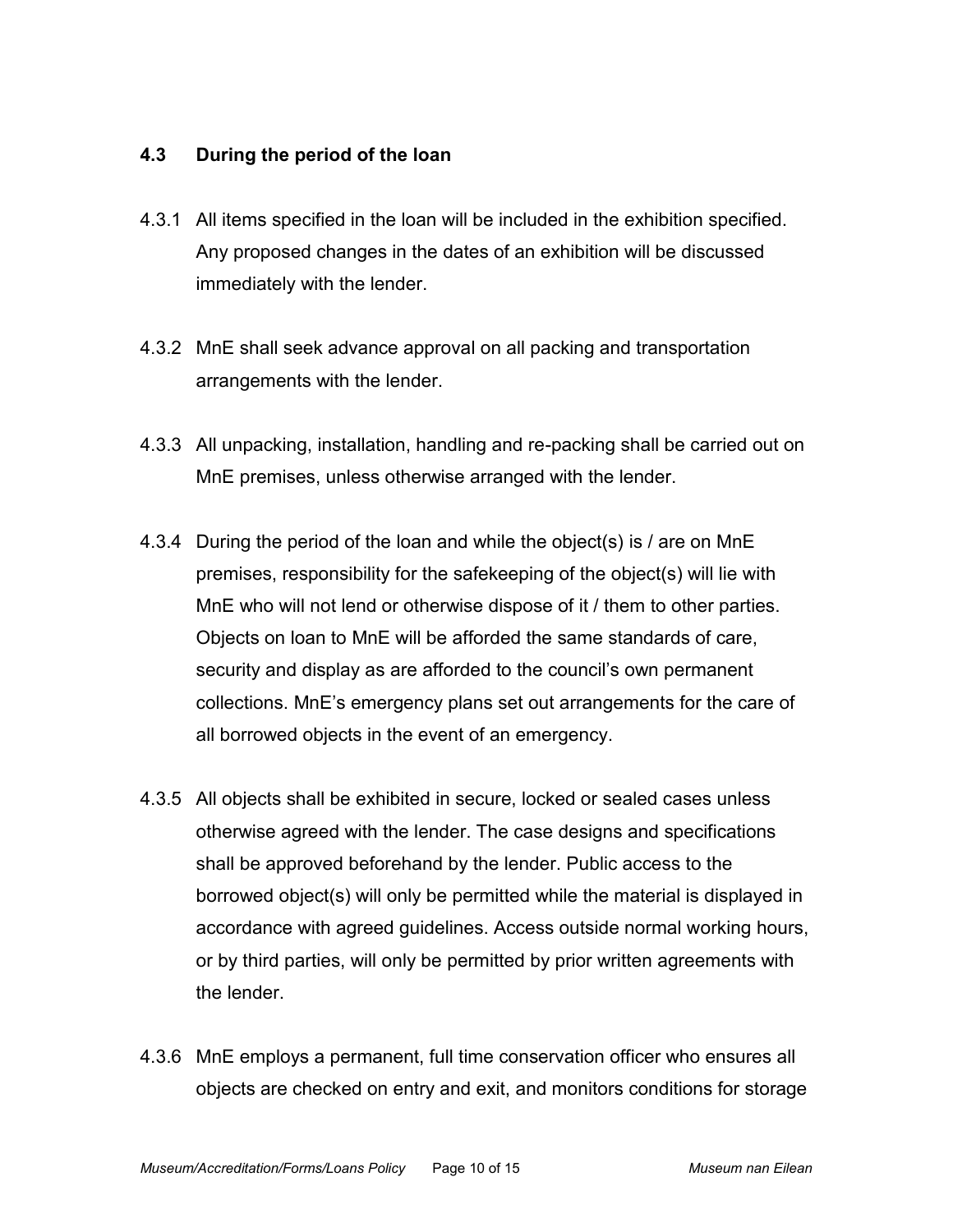and display. Any special conservation or security arrangements will be confirmed in writing with the lender prior to the commencement of the loan. No smoking, eating or drinking is permitted in any part of MnE's galleries or stores.

- 4.3.7 No conservation work will be undertaken on borrowed material without the prior written permission of the lender. No sampling will be undertaken without the prior written permission of the lender, nor will any attached labels or numbers be removed without prior written permission from the lender.
- 4.3.8 The lender will be notified of any proposed building works or alterations in the vicinity of the borrowed material that may affect its security or environment during the period of the loan.

## **4.4 Photography, Reproduction, Copyright and Publicity**

- 4.4.1 The object(s) will not be photographed while in the care of MnE, without the prior written consent of the lender having been obtained.
- 4.4.2 Acknowledgements / credits, where appropriate, will be included in relevant display and promotional materials. Specifics, such as wording or phrasing, will be agreed with the lender in advance of the loan.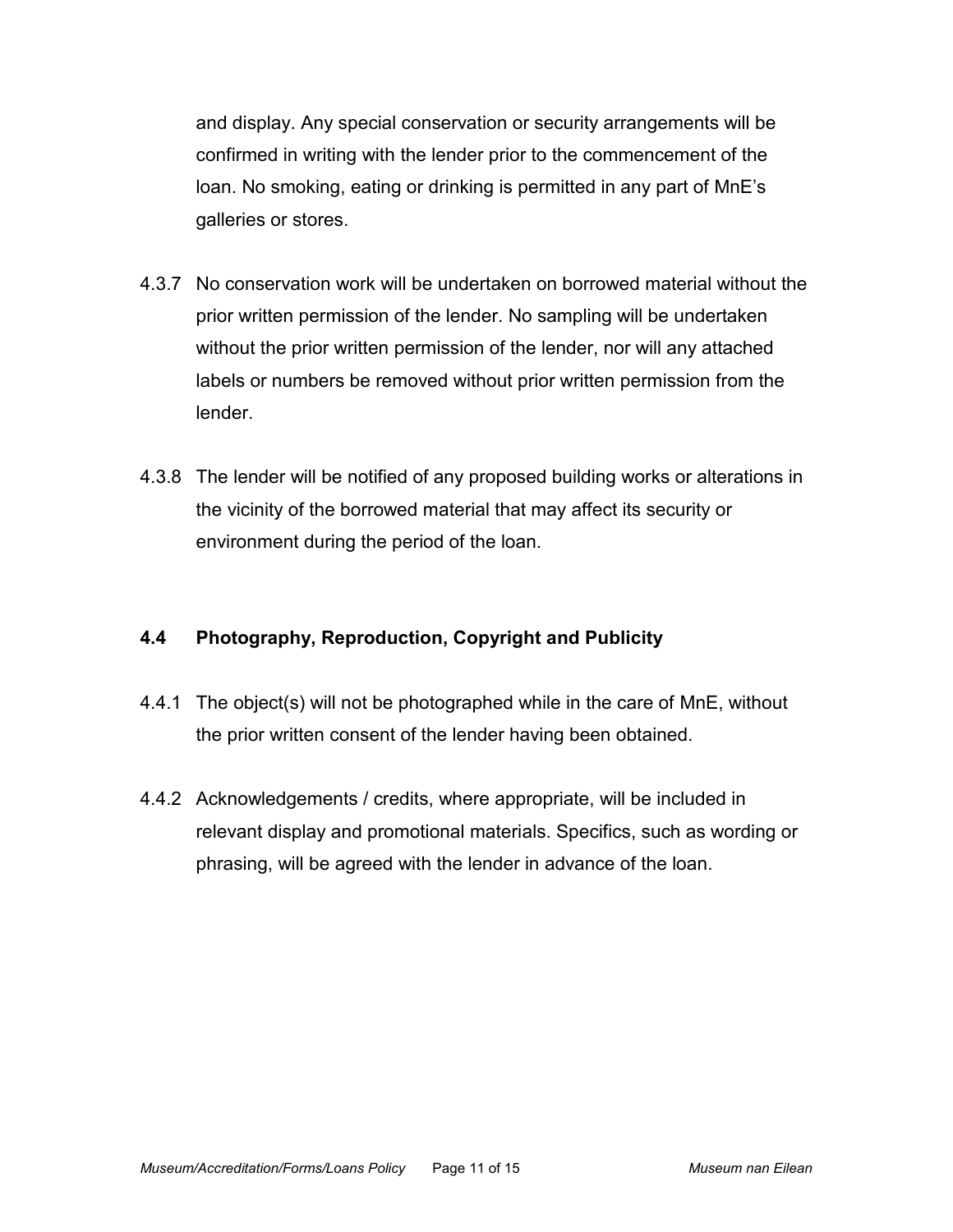# **THIS PAGE HAS BEEN DELIBERATELY LEFT BLANK**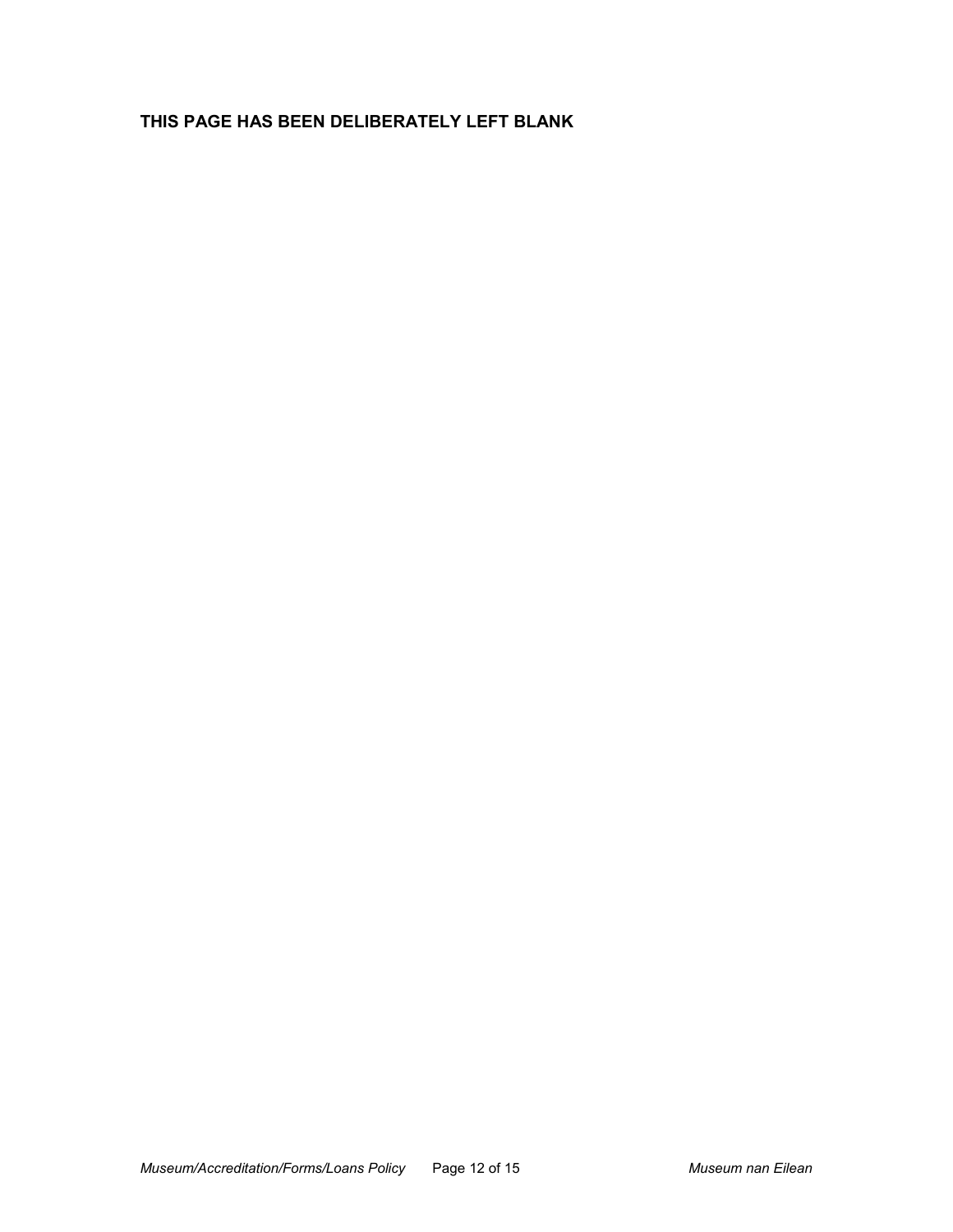# **Museum nan Eilean Loan Agreement**

Lews Castle, Stornoway, Isle of Lewis, HS2 0XS. TEL 01851 822746

#### **To accompany (delete as applicable) Entry Form / Exit Form: \_\_\_\_\_\_\_\_\_\_\_\_**

The following material has been requested on loan by:

| <b>Contact Name:</b>                                        |  |
|-------------------------------------------------------------|--|
| <b>Organisation &amp; Address:</b>                          |  |
| <b>Telephone Number:</b>                                    |  |
| E-mail:                                                     |  |
| From:                                                       |  |
| <b>Contact Name:</b>                                        |  |
| <b>Organisation &amp; Address:</b>                          |  |
| <b>Telephone Number:</b>                                    |  |
| E-mail:                                                     |  |
|                                                             |  |
|                                                             |  |
| or such longer or shorter time as shall be mutually agreed. |  |

 $\mathcal{L}_\mathcal{L} = \{ \mathcal{L}_\mathcal{L} = \{ \mathcal{L}_\mathcal{L} = \{ \mathcal{L}_\mathcal{L} = \{ \mathcal{L}_\mathcal{L} = \{ \mathcal{L}_\mathcal{L} = \{ \mathcal{L}_\mathcal{L} = \{ \mathcal{L}_\mathcal{L} = \{ \mathcal{L}_\mathcal{L} = \{ \mathcal{L}_\mathcal{L} = \{ \mathcal{L}_\mathcal{L} = \{ \mathcal{L}_\mathcal{L} = \{ \mathcal{L}_\mathcal{L} = \{ \mathcal{L}_\mathcal{L} = \{ \mathcal{L}_\mathcal{$ 

| <b>Accession Number</b><br><b>Valuation</b> | <b>Description of Object(s)</b> |  |
|---------------------------------------------|---------------------------------|--|
|---------------------------------------------|---------------------------------|--|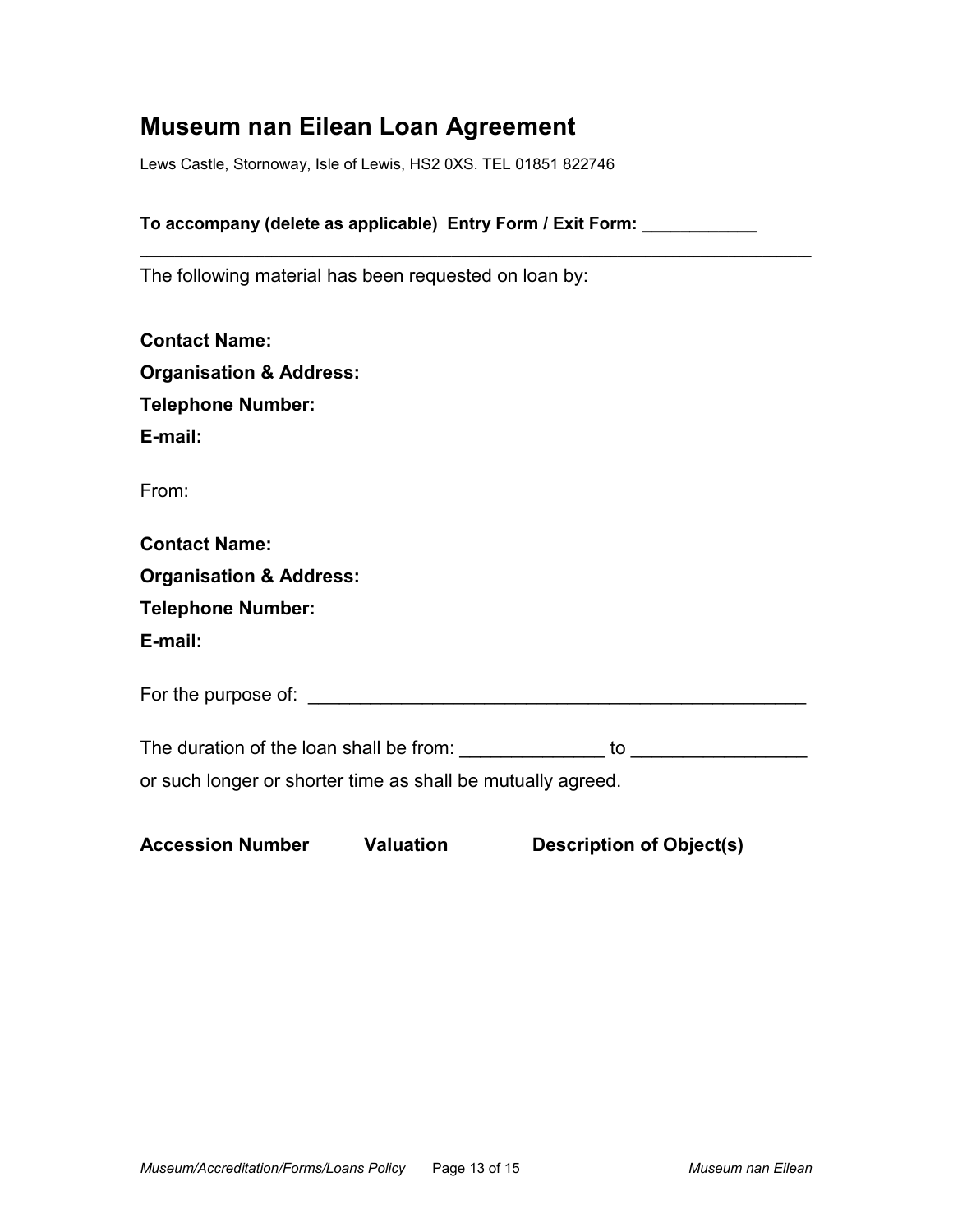**Special Conditions:**